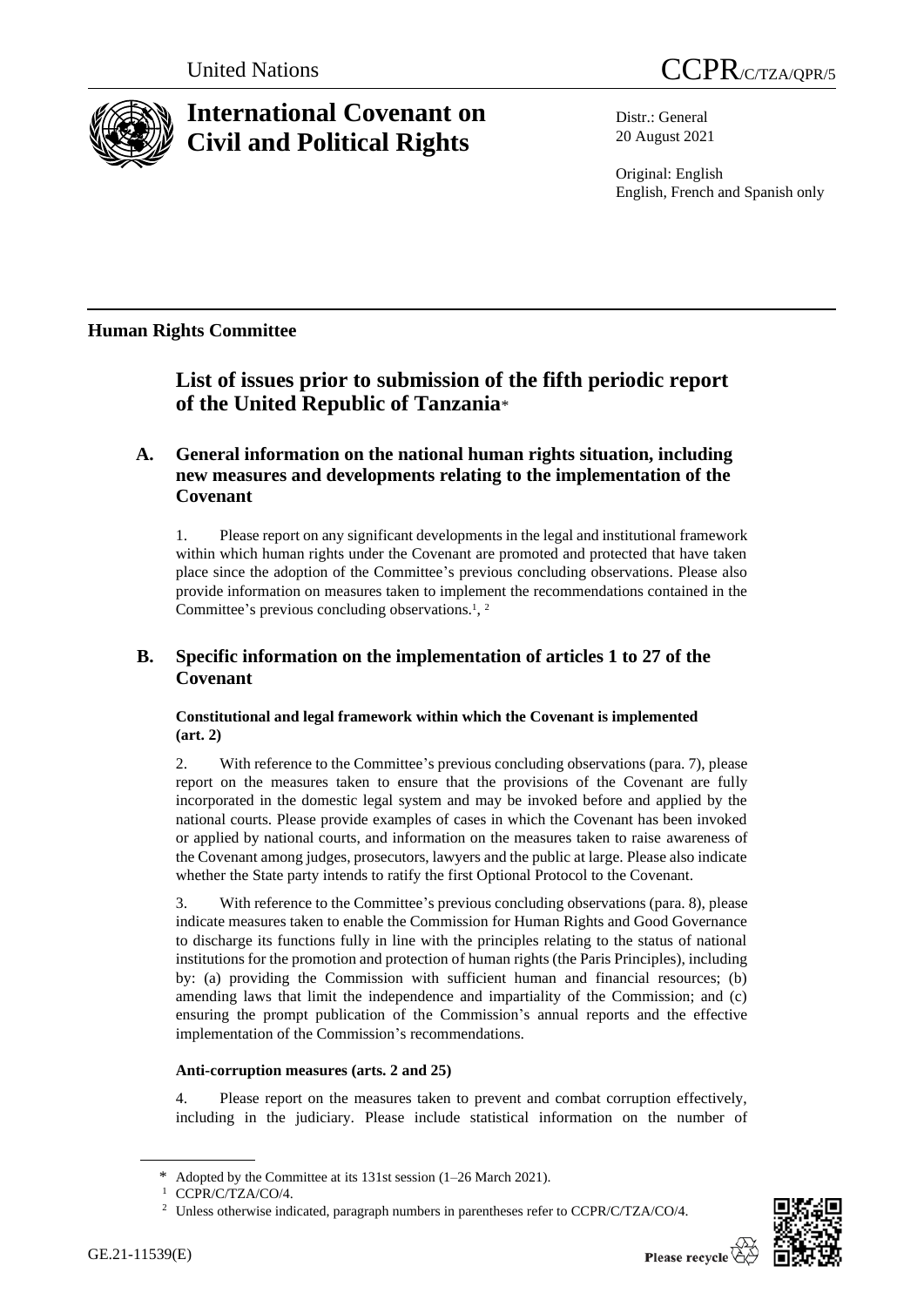investigations and prosecutions of corruption cases for the reporting period and, in particular, information about cases involving high-level public officials. Please describe the mandates of the State party's anti-corruption bodies, including the Prevention and Combating of Corruption Bureau, and report on the measures to ensure their independence and efficacy in fighting against corruption. Please respond to reports of suppression of journalists and media outlets that report on corruption allegations.

#### **Non-discrimination (arts. 2, 20 and 26)**

5. Please provide information on the steps taken to ensure that the State party's antidiscrimination legal framework provides: (a) full and effective protection against direct, indirect and multiple discrimination in all spheres, including in the private sphere, and on all the grounds prohibited under the Covenant; and (b) effective remedies in judicial and administrative proceedings for victims of discrimination. Please provide statistical data on complaints of discrimination brought to the courts during the past three years, along with an indication of the basis of discrimination, the nature of investigations conducted and their outcome, and any forms of redress provided to victims.

6. Please indicate all legislative and other measures taken to combat and prevent hate crimes, hate speech, including online hate speech, and other acts of discrimination, stigmatization and violence, particularly against persons with disabilities, HIV/AIDS or albinism, and against persons on the basis of their real or perceived sexual orientation or gender identity, as well as the social stigmatization and social exclusion of these persons. Please indicate whether the State party intends to decriminalize sexual relations between consenting adults of the same sex.

#### **Gender equality (arts. 3 and 26)**

7. Recalling the Committee's previous recommendations (para. 9), please report on the measures taken to eradicate the patriarchal attitudes and stereotypes that perpetuate discrimination against women, and to achieve the equitable representation of women in public and political life, especially in decision-making positions. Please also provide information on measures taken to ensure substantive equality between women and men in matters related to marriage and family relations, including marital property; and to address the high gender pay gap in the State party.

#### **Violence against women, and domestic violence (arts. 2, 3, 6, 7 and 26)**

8. Please indicate all measures adopted to prevent and combat violence against women and girls, including domestic and sexual violence, and traditional harmful practices, such as early and forced marriages and female genital mutilation. In particular, please report on the steps taken to: (a) explicitly criminalize domestic violence; (b) encourage reporting by victims of violence against women, especially rape victims; (c) address the low prosecution rate of violence against women, particularly domestic violence; and (d) address the increase in cases of violence against women during the coronavirus disease (COVID-19) pandemic. Please also respond to concerns about the high rates of adolescent pregnancy as a result of sexual violence committed against girls and early and forced marriages of girls.

#### **Voluntary termination of pregnancy and sexual and reproductive rights (arts. 3, 6 and 7)**

9. Please describe the State party's legal framework concerning abortion, and indicate the steps taken to ensure access to safe abortion across the country. Please also provide information on all measures taken to: (a) improve access to sexual and reproductive health care, contraception, and information and education in this regard, particularly for women and girls living in remote areas; and (b) address the high rates of adolescent pregnancy. In this regard, please comment on reports of arrests and mandatory pregnancy testing of pregnant girls and of their expulsion from school.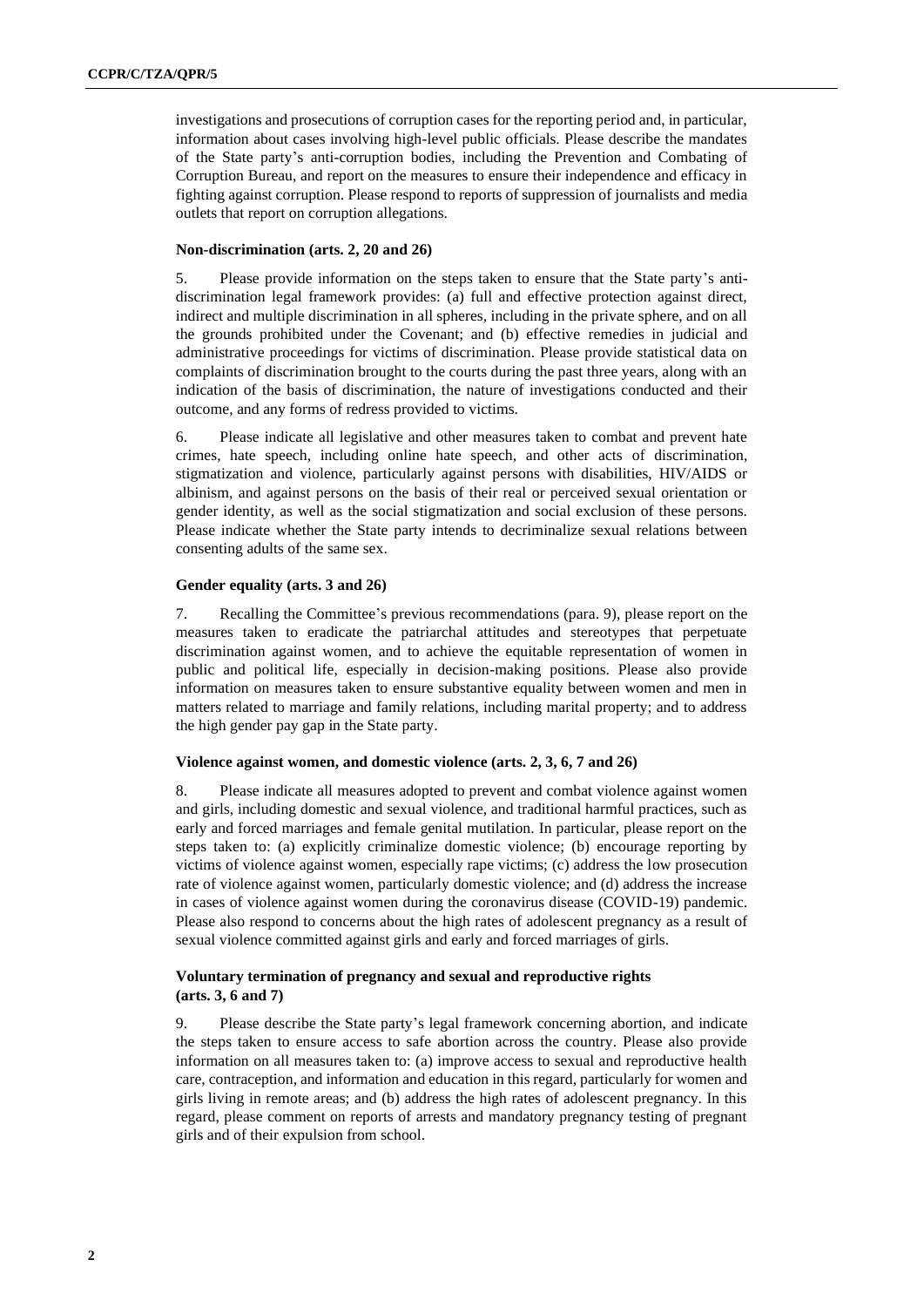#### **COVID-19 pandemic (art. 6)**

10. Please respond to concerns about the failure of the authorities to take prompt and effective measures to prevent the spread of COVID-19 and indicate what measures the State party intends to take in this regard. Please also respond to concerns about the lack of data collection on the number of COVID-19 cases.

#### **Right to life (art. 6)**

11. With reference to the Committee's previous concluding observations (para. 14), please report on the progress made towards commuting the sentences of prisoners currently on death row to prison sentences, abolishing the death penalty, particularly the mandatory death penalty, and ratifying the Second Optional Protocol to the Covenant. Please describe the existing obstacles to the abolition and any awareness-raising efforts. Please indicate the crimes that are punishable by death and those for which a death sentence is mandatory.

12. Please provide information on all measures taken to: (a) prevent and combat cases of extrajudicial killing and enforced disappearance of political opponents, activists and journalists, including those committed by the State party's security forces and police officers; and (b) ensure effective investigations into these cases, and the prosecution and punishment of perpetrators. In particular, please comment on reported killings of leaders and members of the opposition parties by police officers and the security forces before and after the national elections held in October 2020, and include updates on the status and outcomes of investigations conducted into these allegations.

13. Please report on the measures taken to prevent and mitigate the negative effects of climate change and environmental degradation, particularly in relation to the use of natural resources. Please report on the steps taken: (a) to develop mechanisms and systems to ensure the sustainable use of natural resources; (b) to develop and fully implement environmental standards in respect of activities that may endanger human beings and the natural environment; and (c) to provide appropriate access to information on environmental hazards. In this regard, please respond to concerns about the negative local and global impacts of the construction of the East Africa Crude Oil Pipeline on climate change as well as on the livelihood of the population residing in the affected areas.

#### **Prohibition of torture and of cruel, inhuman or degrading treatment (art. 7)**

14. Please report on all measures taken to combat torture and ill-treatment. Please include statistical information on the number of complaints received, including by the Commission for Human Rights and Good Governance, concerning torture and ill-treatment, and on the resulting investigations, prosecutions and redress provided to victims. Please provide updated information on steps taken to ratify the Convention against Torture and Other Cruel, Inhuman or Degrading Treatment or Punishment as well as its Optional Protocol. Recalling the previous concluding observations (para. 18), please indicate whether any independent mechanisms have been established to receive complaints and investigate alleged misconduct by law enforcement authorities. Please also comment on continued allegations of: (a) torture and ill-treatment committed during interrogations and against prisoners, especially political opponents, activists, protestors and journalists; (b) violence against female prisoners by prison officials, including sexual harassment; and (c) lack of prompt and effective investigation of allegations of torture or ill-treatment, and the continued impunity for these alleged practices.

#### **Liberty and security of person (art. 9)**

15. Please indicate all measures in place to ensure the full respect of fundamental procedural safeguards for detained persons, including the rights to have prompt access to a lawyer, to have access to medical attention and to be brought before a judge within a prompt and prescribed time frame. Please provide information on the steps taken: (a) to reduce the use and duration of pretrial detention; and (b) to increase the use of non-custodial alternative measures to pretrial detention, including statistics on their application in practice during the past eight years.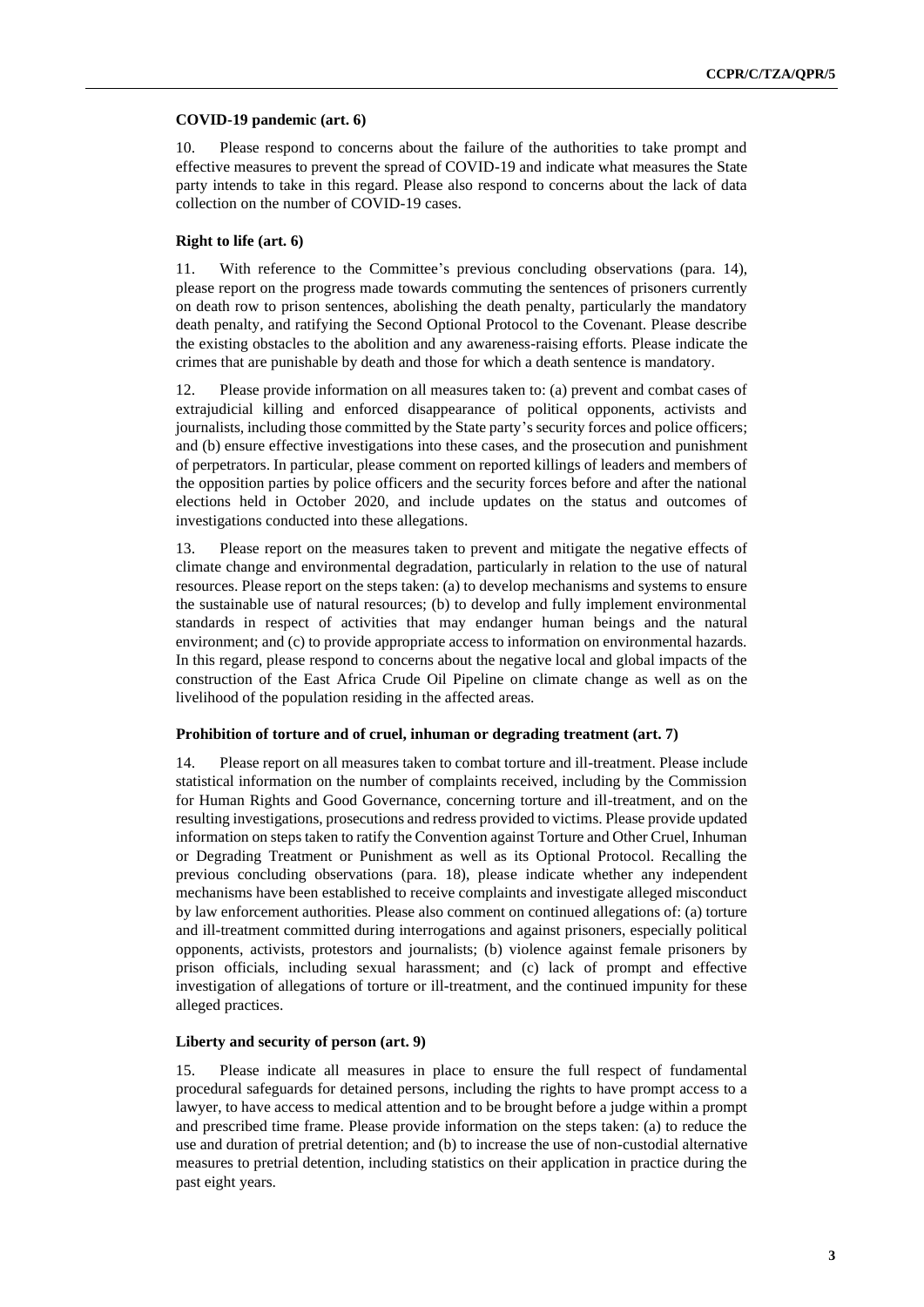16. Please respond to reports of arbitrary arrests and detention of political opponents, activists, protestors and dissenting journalists. Please provide information on the steps taken to ensure that all allegations of arbitrary arrest and detention are promptly and effectively investigated and that the perpetrators are brought to justice. Please include statistical data in this respect for the reporting period.

#### **Treatment of persons deprived of their liberty (art. 10)**

17. Please report on progress made in: (a) addressing overcrowding and poor material conditions in places of detention, including for remand detainees; and (b) ensuring adequate access to water, food, clothing, and health care, including psychiatric care. Please describe all measures taken to prevent the spread of COVID-19 in places of detention. Please indicate whether remand detainees are kept separate from convicted persons, and juvenile offenders from adult offenders. Please clarify whether civil society organizations and other international bodies are permitted to conduct independent monitoring visits to places of deprivation of liberty, and report on the measures in place to implement their recommendations.

#### **Elimination of slavery and servitude and trafficking in persons (arts. 2, 7, 8, 24 and 26)**

18. With reference to the Committee's previous concluding observations (para. 17), please report on all measures taken to prevent and combat trafficking in persons and forced labour, including child labour, and the impact of these measures. In particular, please include information on: (a) the status of the proposed amendment to the 2008 anti-trafficking law; (b) the implementation and impact of the National Anti-Trafficking Action Plan 2018–2021; (c) measures taken to address reported child labour, particularly in the mining and agriculture sectors; and (d) progress made in providing protection, rehabilitation, reparation and reintegration services to victims. Please include statistics for the past eight years on the number of complaints of trafficking in persons and forced labour, including child labour, that were received, and the investigations conducted and their outcomes, including the sentences handed down to the perpetrators.

#### **Access to justice, independence of the judiciary, and fair trial (art. 14)**

19. Please report on the measures adopted: (a) to ensure access to justice across the State party, especially in rural areas; (b) to effectively address the significant backlog in courts, including due to the insufficient number of judges and inadequate funding in this regard; and (c) to strengthen the free legal aid system, including information on the number and type of cases in which free legal aid has been sought, granted and denied.

20. Please describe all measures taken to guarantee, in law and in practice, the full independence, impartiality, competence and tenure of judges, including measures to address concerns about the influence by the executive branch on the judiciary. Please describe the compatibility with the Covenant and the Basic Principles on the Independence of the Judiciary of the State party's current procedures and criteria for the selection, appointment, suspension and removal of judges.

#### **Treatment of aliens, including migrants, refugees and asylum seekers (arts. 7, 9, 12, 13 and 24)**

21. Please provide information on the measures taken to ensure that all persons applying for international protection have access to fair and efficient asylum procedures, protection against refoulement and an appeal mechanism with suspensive effect against negative decisions on asylum. Please describe the State party's current policy concerning detention and encampment of refugees and asylum seekers, and the conditions of detention and encampment. Please comment on allegations of: (a) enforced disappearances, torture, incommunicado detention and forced return of Burundian refugees and asylum seekers; and (b) violence against female refugees and asylum seekers, including sexual violence. Please include information on any investigations conducted into these allegations and their outcomes.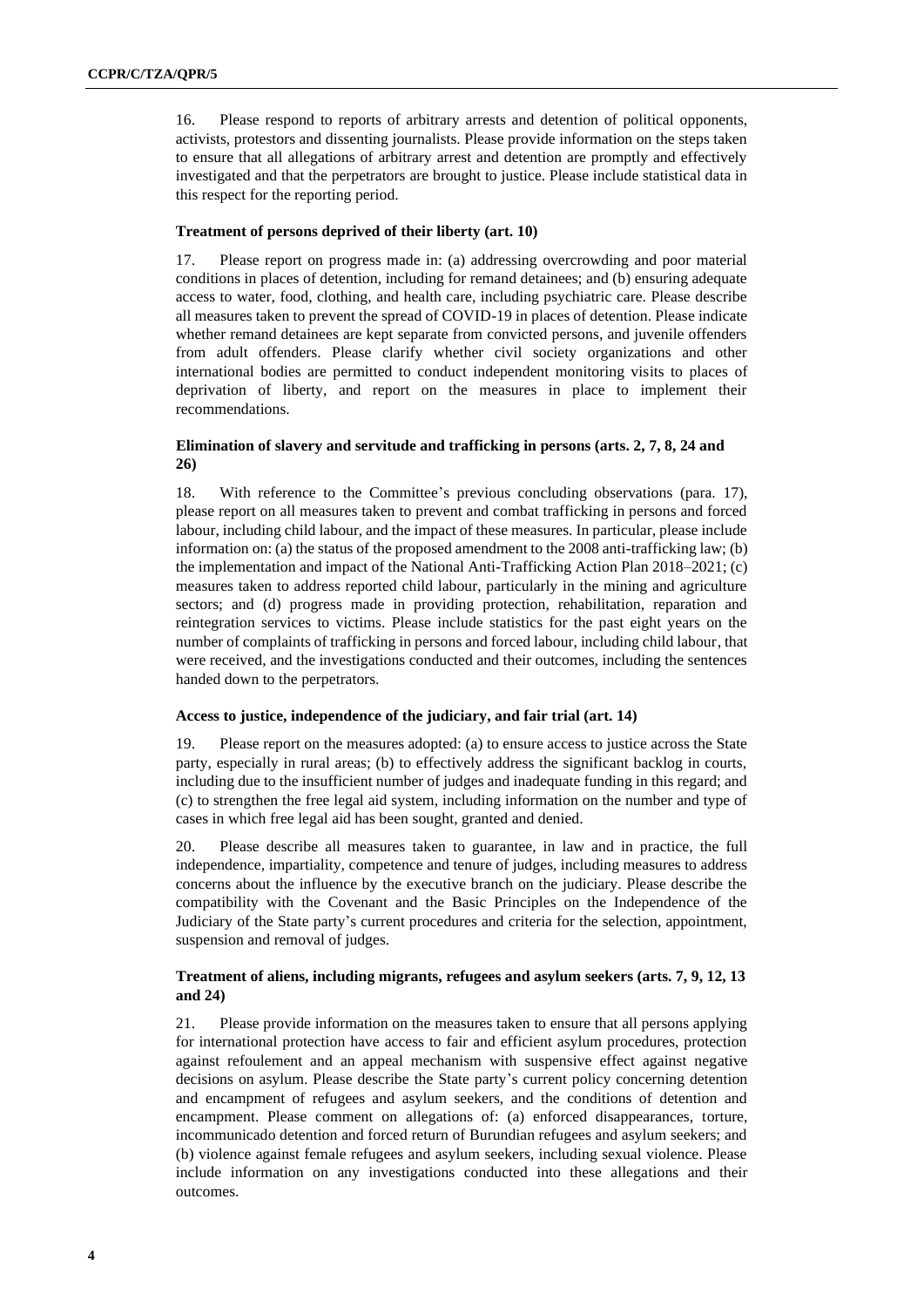22. In light of the high number of stateless persons or persons at risk of becoming stateless within the State party, please report on legislative and other measures taken: (a) to provide adequate safeguards for the reduction and prevention of statelessness, including the loss of citizenship, including by establishing a dedicated and effective statelessness determination procedure; and (b) to ensure that every child has a nationality, in accordance with article 24 (3) of the Covenant, including by granting citizenship to children born to stateless parents irrespective of the parents' legal status.

#### **Right to privacy (art. 17)**

23. Please provide information on the legislative and other measures taken to ensure adequate safeguards against arbitrary interference with the privacy of individuals, including with regard to the protection of personal data. In this respect, please describe the safeguards applied to the State party's surveillance regime and respond to reports of targeted surveillance of political opponents and government critics.

#### **Right to freedom of expression (arts. 19 and 20)**

24. Recalling the Committee's previous recommendations (para. 24), please indicate the steps taken to ensure the protection of journalists, human rights defenders and political opponents against attacks, intimidation, arbitrary arrests and detention, and to effectively investigate all allegations of violence against these individuals. Please comment on reports of: (a) suspension and banning of media outlets that are critical of the Government; (b) fake news charges brought against and fines imposed on journalists covering sensitive issues, including the State response to the COVID-19 pandemic; and (c) charges of sedition and leading organized crime brought against human rights defenders. Please also indicate the steps taken to address the reported chilling effects on the right to freedom of expression of the State party's laws concerning the right to freedom of expression, such as the Cybercrime Act of 2015, the Statistics Act of 2015, the Media Services Act of 2016, the Access to Information Act of 2016 and the Electronic and Postal Communications (online content) Regulations of 2020.

#### **Right to freedom of peaceful assembly (art. 21)**

25. Please report on the progress made in ensuring that the State party's laws governing the right to freedom of peaceful assembly, including the Political Parties (Amendment) Act of 2019, are fully in line with article 21 of the Covenant. Please comment on allegations of: (a) disproportionate presence of police officers at peaceful assemblies; (b) denial of assembly permits to political opponents and organizations critical of the Government; and (c) arrest of political opponents before planned protests. Please also respond to allegations of excessive use of force to disperse peaceful assemblies. In this respect, please report on the State party's legal framework on the use of force and firearms, and its compatibility with the Covenant and the Basic Principles on the Use of Force and Firearms by Law Enforcement Officials. Please include information on the number of complaints received during the last eight years concerning excessive use of force in the context of demonstrations, and on their outcomes.

#### **Right to freedom of association (art. 22)**

26. Bearing in mind the Committee's previous concluding observations (para. 23), please provide information on the compatibility with article 22 of the Covenant of: (a) the amendments made to the Non-Governmental Organizations Act of 2002; (b) the Guidelines for Coordinating Non-Governmental Organizations, issued in 2020; and (c) the amendments made to the Basic Rights and Duties Enforcement Act of 1994. In this respect, please comment on concerns that the excessive powers granted to the registrar of non-governmental organizations as well as the current financial reporting requirements for non-governmental organizations have undermined the autonomous and effective operations of these organizations.

#### **Rights of the child (arts. 7, 9, 10, 14, 23, 24 and 26)**

27. Please provide information on the measures taken to prevent and combat: (a) child abuse, including economic and sexual exploitation and abuse; (b) traditional harmful